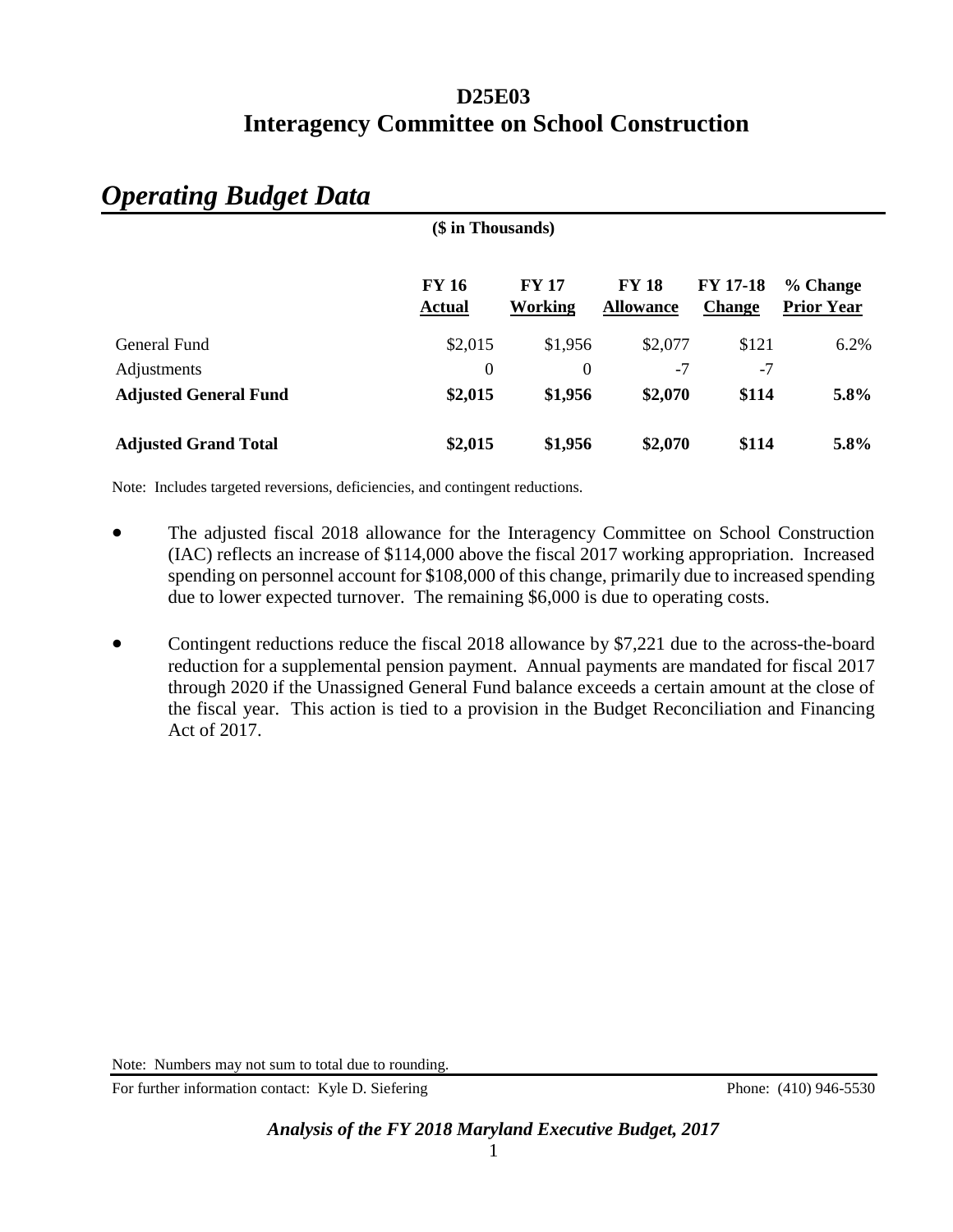|                                                              | <b>FY 16</b><br><b>Actual</b> | <b>FY 17</b><br>Working | <b>FY 18</b><br><b>Allowance</b> | <b>FY 17-18</b><br><b>Change</b> |
|--------------------------------------------------------------|-------------------------------|-------------------------|----------------------------------|----------------------------------|
| <b>Regular Positions</b>                                     | 21.00                         | 19.00                   | 19.00                            | 0.00                             |
| <b>Contractual FTEs</b>                                      | 0.00                          | 0.00                    | 0.00                             | 0.00                             |
| <b>Total Personnel</b>                                       | 21.00                         | 19.00                   | 19.00                            | 0.00                             |
| <b>Vacancy Data: Regular Positions</b>                       |                               |                         |                                  |                                  |
| Turnover and Necessary Vacancies, Excluding New<br>Positions |                               | 0.70                    | 3.69%                            |                                  |
| Positions and Percentage Vacant as of 12/31/16               |                               | 2.00                    | 10.53%                           |                                  |

# *Personnel Data*

• The fiscal 2018 allowance for IAC does not reflect any changes in positions compared to the fiscal 2017 working appropriation. IAC currently has 2.0 vacant positions, 1.0 for the executive director position and 1.0 for an administrative specialist. Both positions have been vacant for less than seven months. The administrative specialist position has been held open by the Department of Budget and Management and has only recently been opened for hiring. Further detail on IAC's search for a new executive director is provided in the Issues section of this analysis.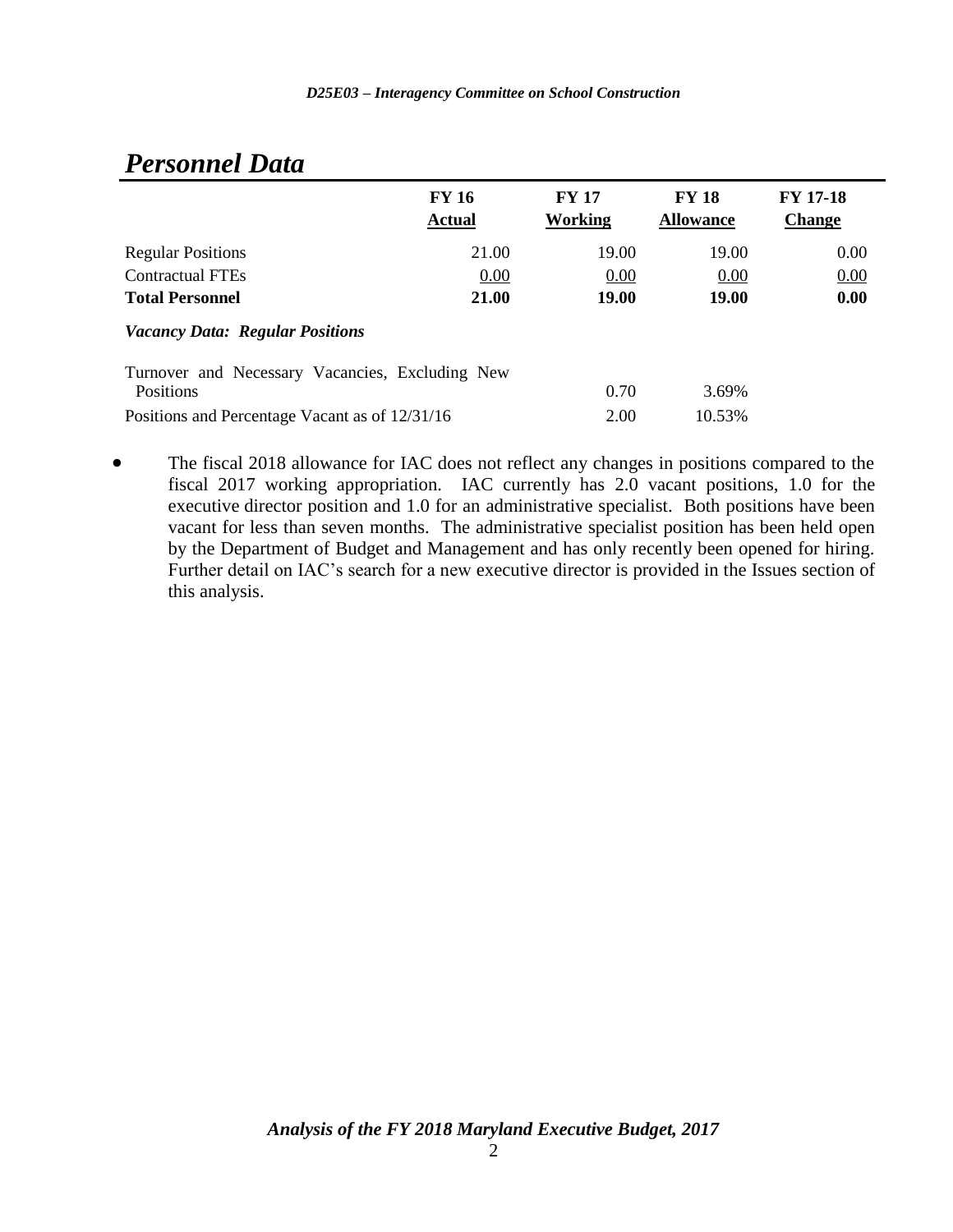# *Analysis in Brief*

# **Major Trends**

*School Maintenance Survey Data Shows Level Results:* One of the major goals of IAC is to promote well-maintained, safe physical environments in schools. In support of this goal, the Public School Construction Program (PSCP) conducts maintenance surveys of schools across the State. From fiscal 2014 to 2016, scores of "superior" or "good" fluctuated between 62% and 67% of schools surveyed, between 31% and 34% for scores of "adequate," and between 1% and 5% for scores of "not adequate." No schools were ranked as poor over this period. **IAC should discuss how many schools are being inspected in fiscal 2017 and planned for in fiscal 2018, and the methodology being used to select the schools.** 

*State Making Progress Toward Providing Newer School Facilities, Seven School Districts' Facility Age Older Than Statewide Average:* IAC maintains a goal for PSCP to promote equity in the quality of school facilities throughout the State, with the objective of improving, or at least holding constant, deviations for local education agencies from the statewide average age of square footage of school facilities. There are only two districts, Allegany and Prince George's counties, whose school facilities are older in fiscal 2016 when compared to the statewide average than they were in fiscal 2005. There is one school district, Kent County, where the deviation in fiscal 2005 and 2016 is the same.

### **Issues**

*Baltimore City School Construction and Revitalization:* Chapter 647 of 2013 established a new partnership among the State, Baltimore City, and Baltimore City Public Schools (BCPS) to fund up to \$1.1 billion in public school facility improvements through revenue bonds to be issued by the Maryland Stadium Authority. The current estimate is that 23 to 28 schools will be replaced or renovated. The schedule has taken longer than anticipated, with only 2 schools now expected to open in summer 2017. Concerns have been raised about BCPS adequately funding maintenance operations for its schools, and in regard to BCPS meeting its utilization goal by fiscal 2020. **IAC should comment on the contents of BCPS' Comprehensive Maintenance Plan and on what challenges BCPS faces in regard to its capacity to maintain the new and renovated facilities upon their completion. IAC should comment on BCPS being projected to miss utilization goals in the future, both with and without swing space, and what steps, if any, it will take to address BCPS' lower utilization rate.**

*The 21st Century School Facilities Commission:* The 21st Century School Facilities Commission began meeting during the 2016 interim to review public school construction processes, construction practices, and educational specifications to determine whether the State is meeting the needs of twenty-first century schools. The commission delivered a progress report in January 2017 describing its work thus far, organized around the themes of flexibility, streamlining *(i.e.*, time is money), incentives and impediments, and clearinghouse and technical assistance. The commission will continue its work during the 2017 interim. It has announced that among the themes it will be discussing are funding, procurement and construction, and the structure of the IAC's process and the roles it fulfills.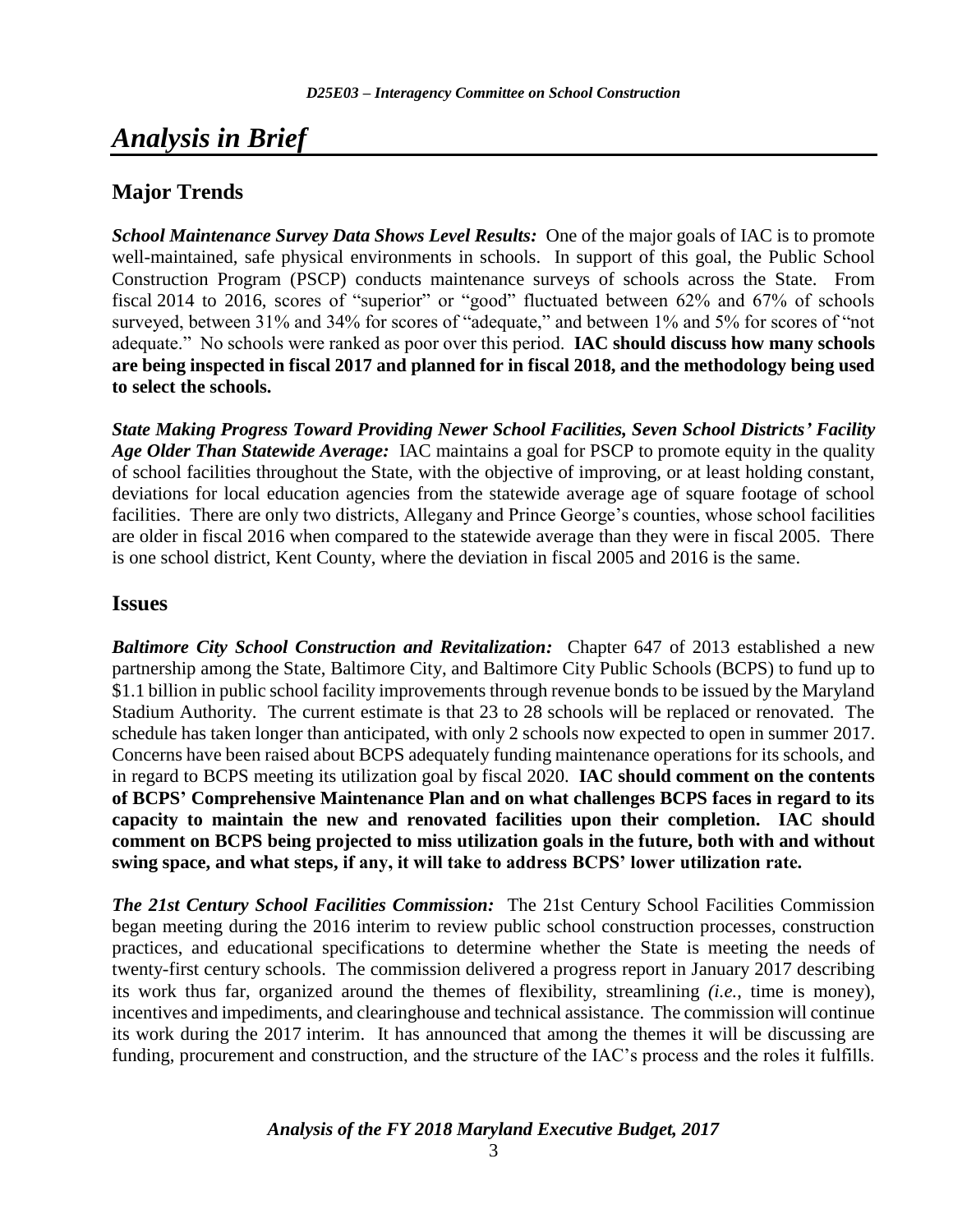#### **IAC should comment on how it has contributed to the work of the commission and on any recommendations or activities it will pursue in regard to the commission's themes.**

*Executive Director Search:* The position of Executive Director of IAC has been vacant following the former executive director's resignation in July 2016. IAC's voting members have interviewed candidates and are in the process of selecting a new executive director. During the selection process, there was some discussion among the members about whether a new executive director should be taken on in an interim capacity until the work of the 21st Century School Facilities Commission is complete, seeing that the commission will be making recommendations about the role of IAC in the State's school construction process. However, the members decided to move forward in selecting a permanent executive director. At this time a new executive director has not yet been named. **IAC should comment on the timetable for bringing a new executive director on board.** 

### **Recommended Actions**

1. Concur with Governor's allowance.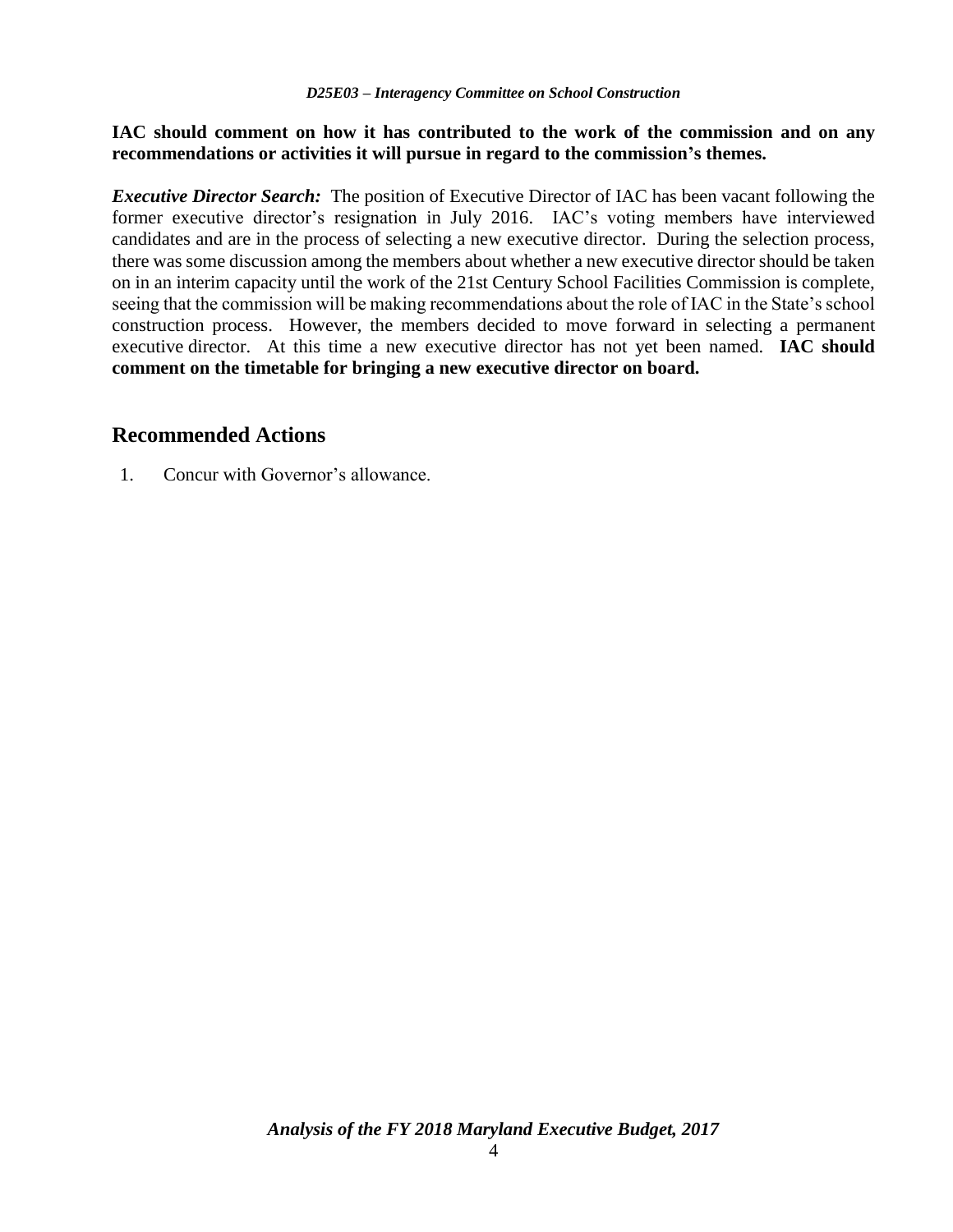# *Operating Budget Analysis*

## **Program Description**

School construction costs are shared by the State and local governments. The Interagency Committee on School Construction (IAC) administers the State Public School Construction Program (PSCP) under the authority of the Board of Public Works (BPW). The State funds its share of school construction primarily by issuing bonds and allocating the funds to local education agencies (LEA). IAC reviews requests for State funds for eligible projects such as renovations, additions, new schools, and systemic renovations. Local matching funds are required.

IAC also administers the Nonpublic Schools Program, the Aging Schools Program, and federally assisted programs such as Qualified Zone Academy Bonds (QZAB). More information about PSCP, the Nonpublic Schools Program, the Aging Schools Program, and the use of QZABs can be found in the capital budget analysis for the program (DE0202).

A limited number of employees of the Maryland State Department of Education (MSDE), the Department of General Services (DGS), and the Maryland Department of Planning support the activities of PSCP and provide technical assistance to the public school systems.

IAC has the following goals in administering PSCP:

- promoting physical learning environments that support the educational goals of MSDE and LEAs;
- promoting well-maintained, safe physical environments in which to teach and learn; and
- promoting equity in the quality of school facilities throughout the State.

# **Performance Analysis: Managing for Results**

# **1. School Maintenance Survey Data Shows Level Results**

One of the major goals of IAC is to promote well-maintained, safe physical environments in schools. In support of this goal, PSCP conducts maintenance surveys of schools across the State, facilitated by 2 maintenance inspectors, 1 program manager, and 1 program administrator. The responsibility of inspecting Maryland's schools was transferred to PSCP from DGS beginning in fiscal 2007. The established survey schedule called for the inspectors to conduct 220 to 230 inspections across the State's 24 school systems per year, with each school in Maryland receiving an inspection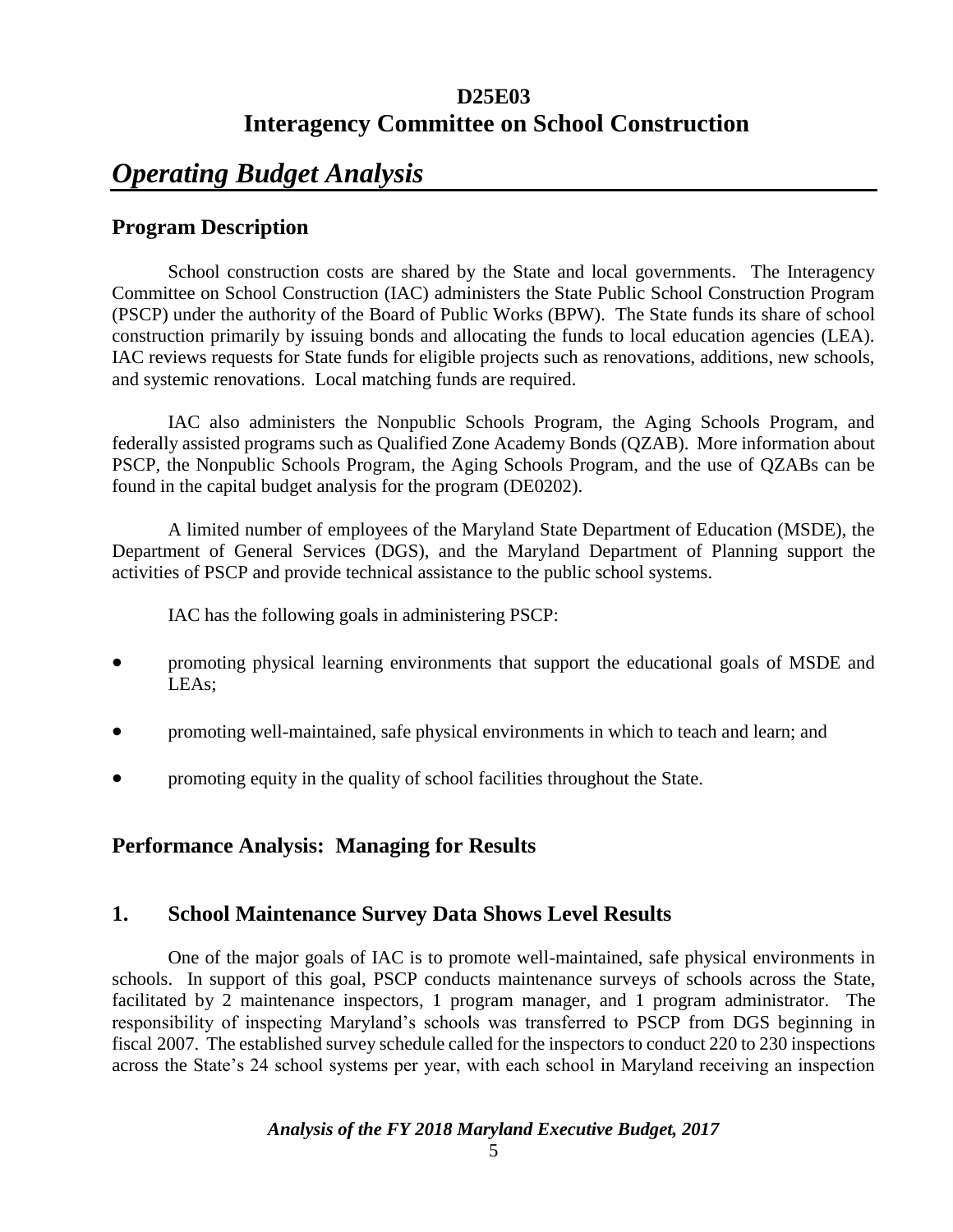once every six years. Previously, DGS had been conducting 100 surveys on an annual basis. Due to staffing issues in recent years, PSCP has had difficulty preparing statutorily required annual maintenance reports from its surveys. However, PSCP has caught up from its backlog after publishing the fiscal 2016 report in September 2016. The results from the fiscal 2014 to 2016 surveys are shown in **Exhibit 1**.



**Exhibit 1**

The ratings of surveyed schools were relatively level over the three-year period. Scores of "superior" or "good" fluctuated between 62% and 67% of schools surveyed, between 31% and 34% for scores of "adequate," and between 1% and 5% for scores of "not adequate." No schools were ranked as poor over this period. LEAs with schools that received scores of superior in fiscal 2016 include Anne Arundel (3), Calvert, (1), Carroll, (1), Cecil (2), Howard (2), Montgomery (4), Prince George's (2), Washington, (2), and Wicomico (1) counties. Three schools received scores of not adequate in fiscal 2016, all within Baltimore City.

Over the 2016 interim, methodologies for how to most effectively survey Maryland's schools and provide timely results with provided resources was a subject of much discussion. In June 2016, a proposal was made from within IAC that the number of schools scheduled for inspection in fiscal 2017 should be reduced to 100 school inspections to allow PSCP sufficient time to conduct surveys, prepare reports, and address staffing issues. This would extend the inspection cycle for schools from six to eight years. Though this proposal was never voted on by IAC, it was met with backlash from some public officials. Since then, other proposals have been made, such as targeting inspections so that

Source: Interagency Committee on School Construction, *Maintenance of Maryland's Public School Buildings*, Fiscal 2014-2016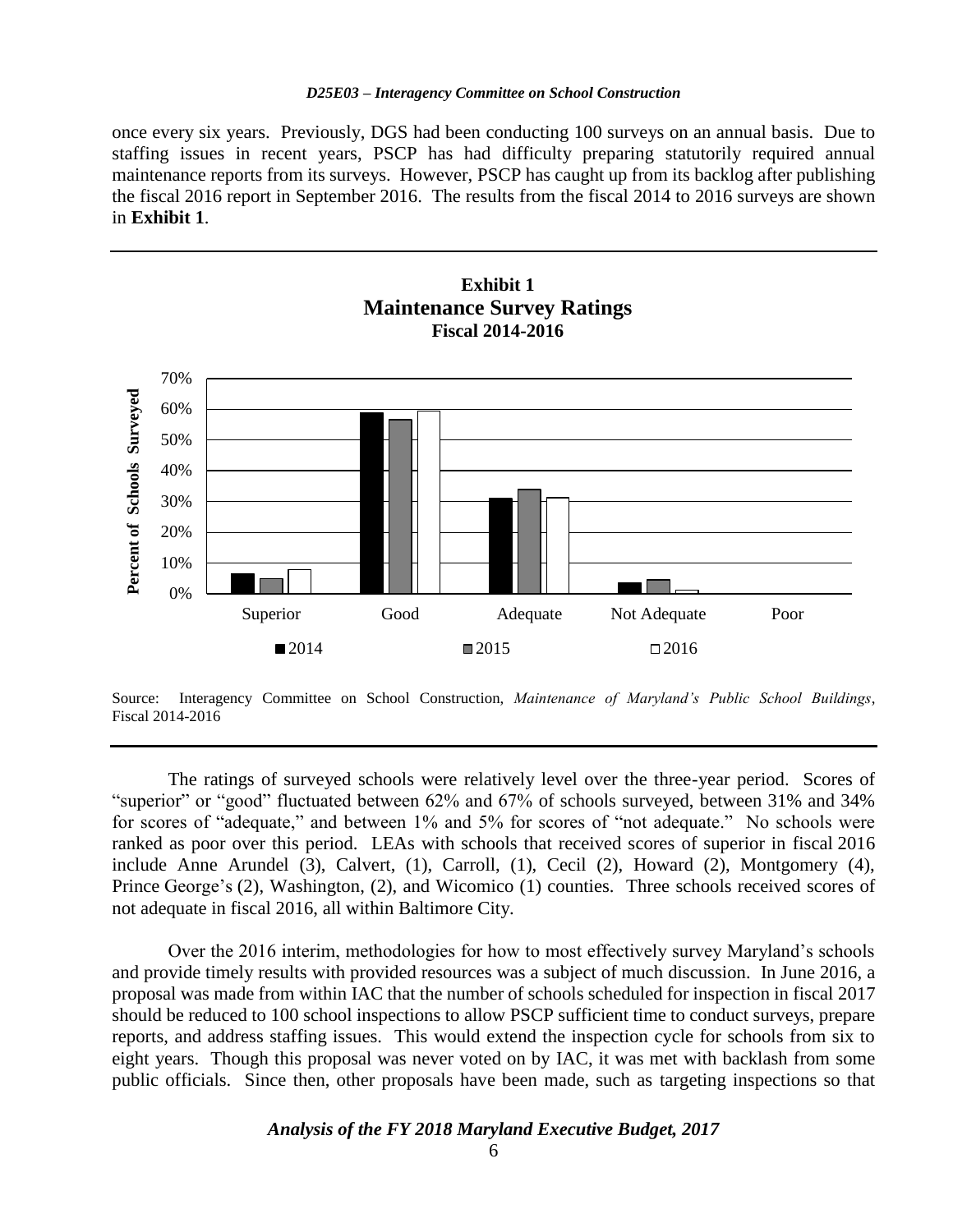resources are not spent as frequently on schools and districts that consistently receive "superior" ratings. This issue will continue to be a topic of discussion as the 21st Century School Facilities Commission continues its work during the 2017 interim**. IAC should discuss how many schools are being inspected in fiscal 2017 and planned for in 2018, and the methodology being used to select the schools.**

# **2. State Making Progress Toward Providing Newer School Facilities Seven School Districts' Facility Age Older Than Statewide Average**

IAC maintains a goal for PSCP to promote equity in the quality of school facilities throughout the State, with the objective of improving, or at least holding constant, deviations for each LEA from the statewide average age of square footage of school facilities. The baseline State average for school facilities, determined in fiscal 2005, was 24 years old. The current average age of school facilities statewide is 29 years old. **Exhibit 2** shows the average of school facilities in Maryland by county in both fiscal 2005 and 2016, as well as the statewide averages for those years. Bars in the exhibit above the averages represent older facilities, and the distance between the bars and the averages represent a school system's deviation. There are two districts, Allegany and Prince George's counties, whose school facilities are older in fiscal 2016 when compared to the statewide average than they were in fiscal 2005. There is one school district, Kent County, where the deviation in fiscal 2005 and 2016 deviation is the same. Baltimore City has the oldest school facilities in the State, with the average square footage in the district being 41 years old. School facilities in Allegany, Anne Arundel, Baltimore, Kent, Prince George's, and Washington counties are also older than the fiscal 2016 statewide average. Howard and Talbot counties have the newest school facilities with an average age of 16 years old.

These results show that IAC is making progress toward providing newer school facilities across the State. When the baseline was set in fiscal 2005, 11 school districts had the average age of their facilities above the statewide average, while in fiscal 2016 it is only 7. Meanwhile, while 11 years elapsed between fiscal 2005 and 2016, the average age of school facilities statewide has only increased by 5 years.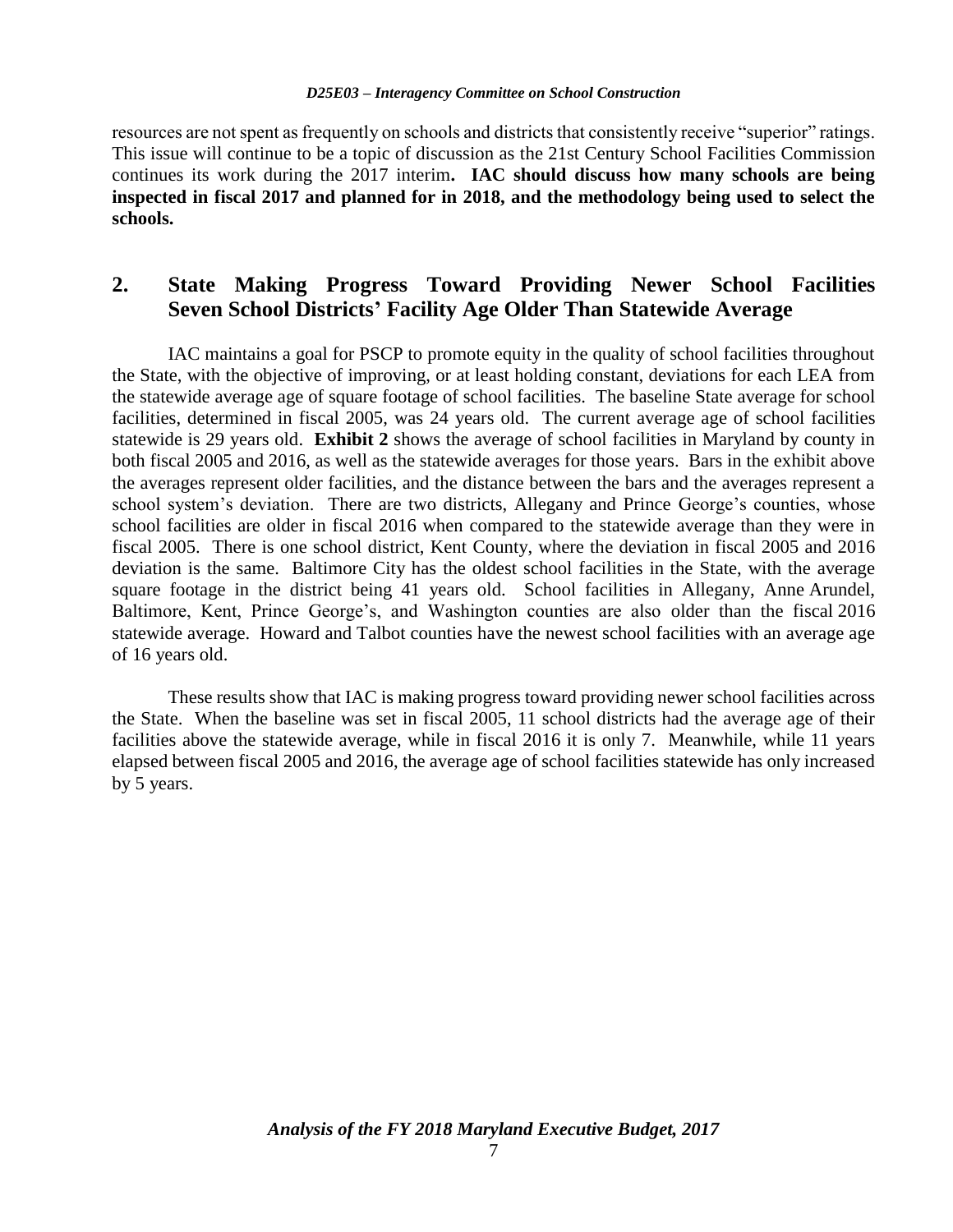

**Exhibit 2 Age of School Facilities Fiscal 2005 and 2016**

Source: Interagency Committee on School Construction, Fiscal 2005 Data; Department of Budget and Management, Fiscal 2016 Data

#### **Proposed Budget**

As shown in **Exhibit 3**, the fiscal 2018 allowance reflects a \$114,000 increase over the fiscal 2017 working appropriation. This takes into account the across the board reduction for the pension sweeper.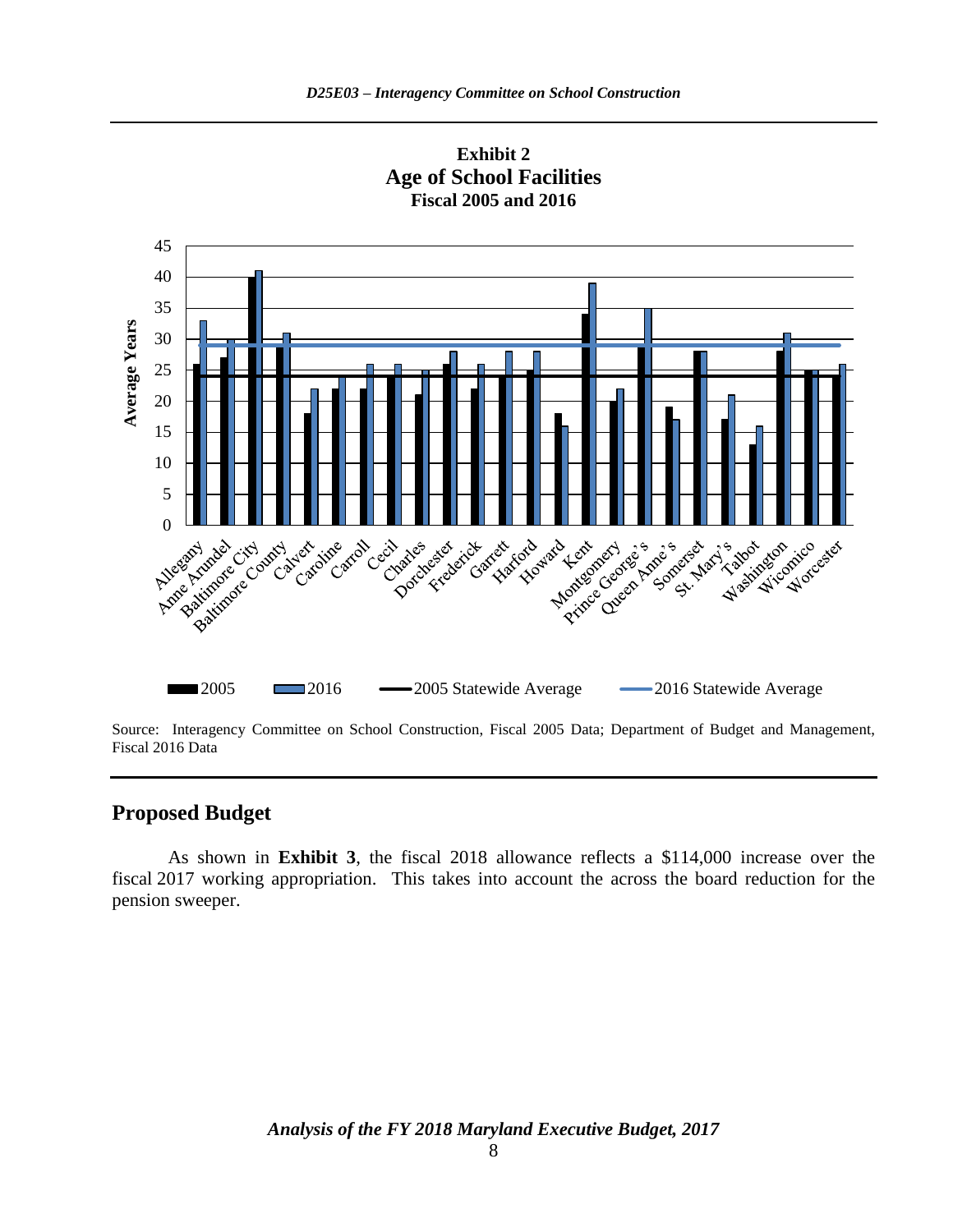### **Exhibit 3 Proposed Budget Interagency Committee on School Construction (\$ in Thousands)**

|                                   | <b>General</b> |              |  |
|-----------------------------------|----------------|--------------|--|
| <b>How Much It Grows:</b>         | <b>Fund</b>    | <b>Total</b> |  |
| Fiscal 2016 Actual                | \$2,015        | \$2,015      |  |
| Fiscal 2017 Working Appropriation | 1,956          | 1,956        |  |
| Fiscal 2018 Allowance             | 2,070          | 2,070        |  |
| Fiscal 2017-2018 Amount Change    | \$114          | \$114        |  |
| Fiscal 2017-2018 Percent Change   | 5.8%           | 5.8%         |  |

#### **Where It Goes:**

| <b>Personnel Expenses</b>                                                          |       |
|------------------------------------------------------------------------------------|-------|
|                                                                                    | \$114 |
|                                                                                    | 20    |
|                                                                                    |       |
|                                                                                    | -2    |
|                                                                                    | -34   |
| <b>Other Changes</b>                                                               |       |
| Statewide rate changes (Human Resources Shared Services, Department of Information |       |
| Technology Services, Personnel System, and Enterprise Budget System)               |       |
|                                                                                    |       |
|                                                                                    | $-2$  |
| Total                                                                              |       |

Note: Numbers may not sum to total due to rounding.

### **Across-the-board Reductions**

The fiscal 2018 budget bill includes a \$54.5 million (all funds) across-the-board contingent reduction for a supplemental pension payment. Annual payments are mandated for fiscal 2017 through 2020 if the Unassigned General Fund balance exceeds a certain amount at the close of the fiscal year. IAC's share of these reductions is \$7,221 in general funds. This action is tied to a provision in the Budget Reconciliation and Financing Act (BRFA) of 2017.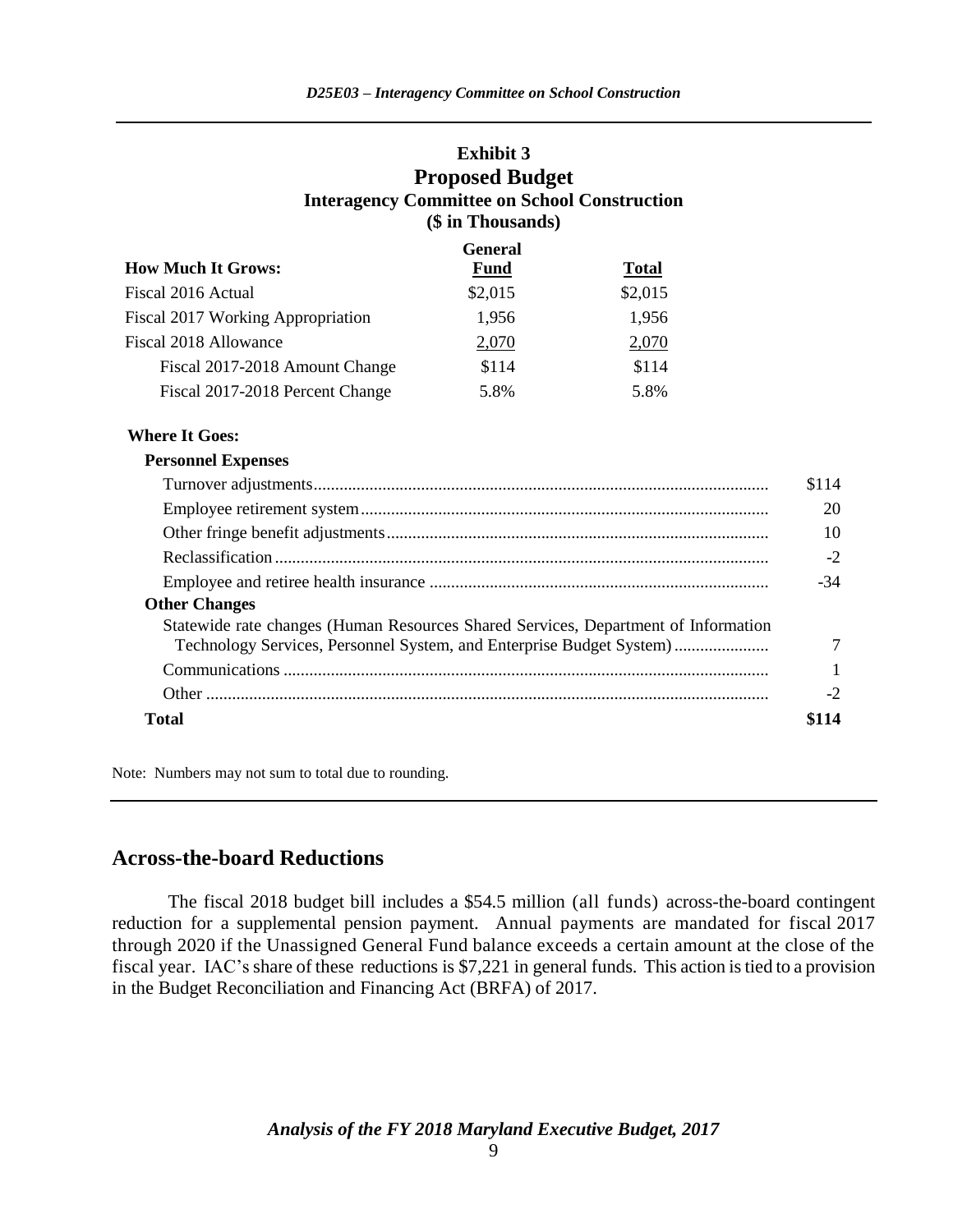#### **More Costs from Lower Turnover**

IAC is budgeted to spend approximately \$108,000 more on personnel in the fiscal 2018 allowance than in the fiscal 2017 working appropriation, primarily due to lower turnover. The decrease in turnover is primarily due to IAC filling its currently vacant executive director position in fiscal 2018, which has been vacant for much of fiscal 2017. It is worth noting that the fiscal 2017 working appropriation reflects 3 positions that have been reclassed: 1 director of fiscal services, 1 program manager, and 1 administrator. However, higher salaries for these positions were paid through savings from the executive director vacancy. Therefore, IAC has not been provided with a deficiency for these positions.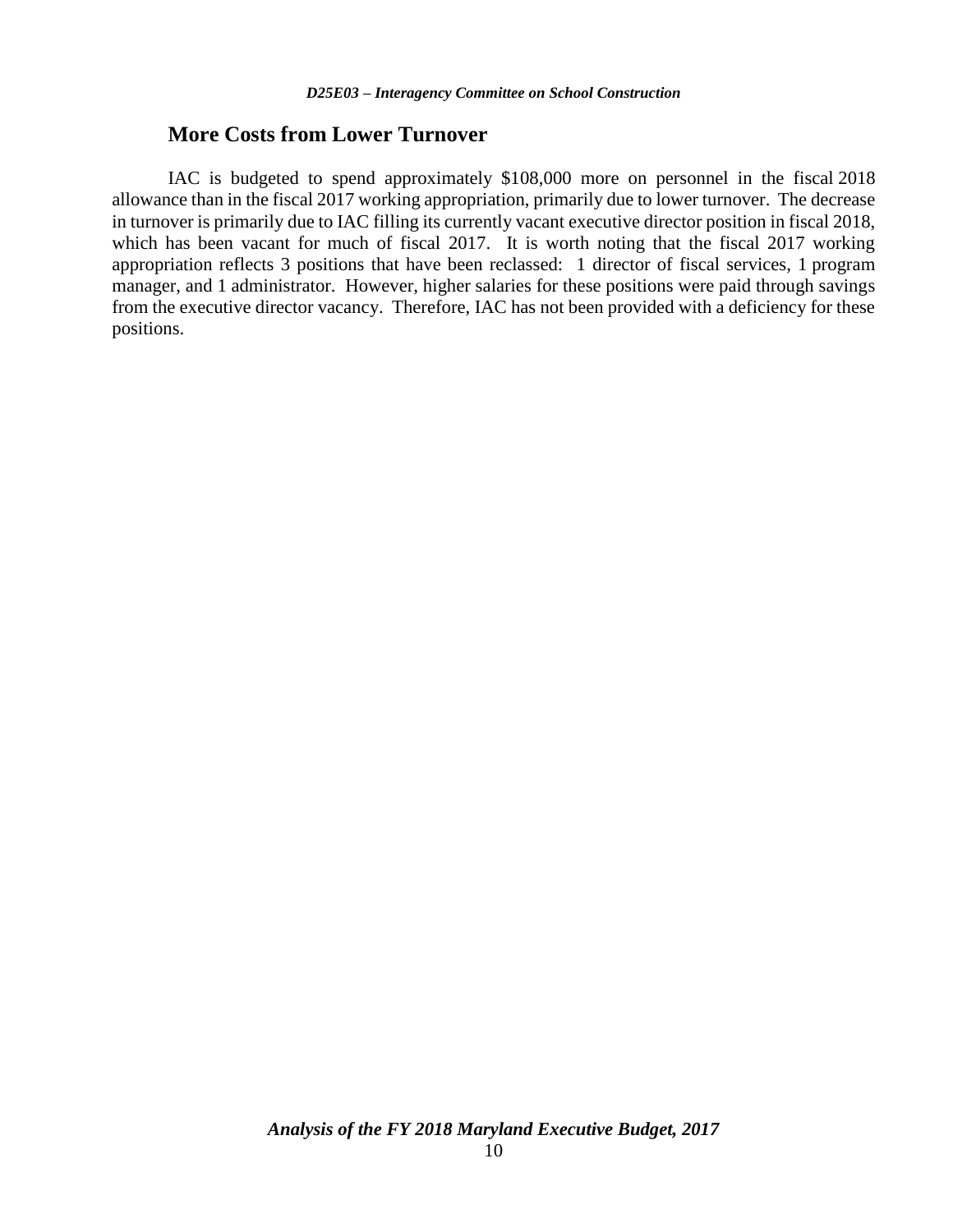# *Issues*

### **1. Baltimore City School Construction and Revitalization**

Baltimore City Public Schools (BCPS) has the oldest school buildings in the State. A 2012 assessment of the condition of BCPS facilities by a consultant hired by the Baltimore City Board of School Commissioners estimated a cost of \$2.4 billion to address the educational adequacy, condition, and life-cycle needs of the facilities. In response to this critical need for public school facility improvements in Baltimore City, Chapter 647 of 2013 (Baltimore City Public Schools Construction and Revitalization Act) established a new partnership among the State, Baltimore City, and BCPS to fund up to \$1.1 billion in public school facility improvements through revenue bonds to be issued by the Maryland Stadium Authority (MSA) for which all four parties entered a Memorandum of Understanding (MOU).

The current estimate is that 23 to 28 schools will be replaced or renovated. The specific projects that will be included in the initiative contain more elementary and middle schools and fewer high schools than originally proposed. The schedule has taken longer than anticipated, with only 2 schools now expected to open in summer 2017. To date, one bond issuance of \$320.0 million was issued on April 20, 2016, resulting in \$385.0 million available for construction. As of June 30, 2016, 10 schools are under construction; there is a cash balance of \$53.9 million, and a bond proceeds balance of \$369.1 million is ready to be spent. Further discussion on the financing of the Baltimore City School Revitalization Program, including potential BRFA actions, can be found in the MSA analysis (D28A03).

IAC has had continued concerns with the BCPS operating budget. With the first schools opening in summer 2017, BCPS will need to find additional funds when the new schools are opened. The MOU states that BCPS must include an annual increase over the prior year maintenance appropriation of \$3 million; Baltimore City budget cuts have left only \$2 million for fiscal 2017. The BCPS budget will continue to be a critical issue to monitor. **IAC should comment on the contents of BCPS' Comprehensive Maintenance Plan and on what challenges BCPS faces in regard to its capacity to maintain the new and renovated facilities upon their completion.** 

As required by law, the board set and IAC approved a systemwide utilization goal of 86% by fiscal 2020, with an intermediate goal of 80% by fiscal 2016. BCPS met its intermediate goal with a district utilization of 83% in school year 2015-2016, but BCPS is not projected to meet the 86% goal until fiscal 2024, four years later than the utilization target. These goals do not include swing space, *i.e.*, the school buildings that are set aside to house students on a temporary basis during construction of their home school. From the perspective of counting only the utilization of each school, this is valid; yet, from the perspective of the real effect of capacity on the operating budget, this overlooks the huge burden that is associated with the swing space. The board and IAC also set utilization goals with swing space: 80% by fiscal 2020 and 86% by fiscal 2024. BCPS states that it will not reach the 80% utilization rate with swing space until fiscal 2024, also missing the target by four years. BCPS has not determined when it will meet the final 86% goal with swing space.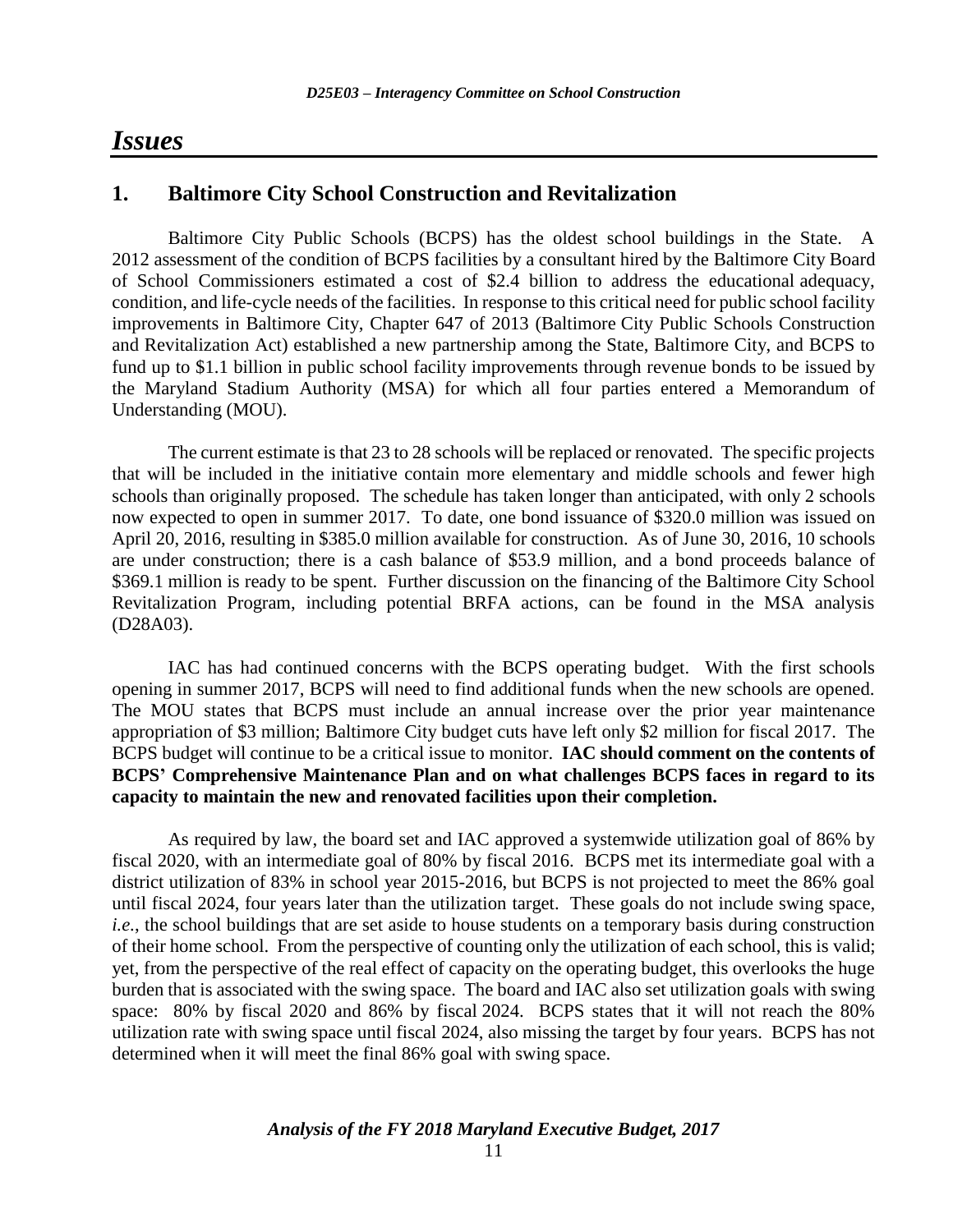It is worth noting that despite declining enrollment of 1,920 full-time equivalent students (FTES) for BCPS from fiscal 2016 to 2017, BCPS actually reduced the amount of square footage being closed under Exhibit 6 of the MOU by approximately 47,000 square feet according to BCPS' latest *10 Year Plan* amendments to Exhibit 6. (FTES enrollment is down an additional 955 students for fiscal 2018.) According to PSCP facility inventory, BCPS has 6 schools, including those being used for swing space, which are below 50% utilization and are not in Exhibit 6 to be closed. **IAC should comment on BCPS being projected to miss utilization goals in the future, both with and without swing space, and what steps, if any, it will take to address BCPS' lower utilization rate.**

## **2. The 21st Century School Facilities Commission**

The 21st Century School Facilities Commission was appointed by the President of the Senate and the Speaker of the House of Delegates in early 2016 to, among other things, review public school construction processes, construction practices, and educational specifications to determine whether the State is meeting the needs of twenty-first century schools. The commission, chaired by Mr. Martin G. Knott Jr., includes legislators, IAC members, local school system and government officials, and representatives of the private sector. The commission met throughout the 2016 interim and focused on using alternative procurement methods, construction materials, and innovative designs for schools. The functions of IAC and whether the organization and the school construction project approval process could be improved in order to better serve Maryland public schools and students were also primary topics during the 2016 interim. The commission also reviewed the roles of the State agencies and local school systems involved in the school construction process to reduce unnecessary overlap and inefficiency. The commission delivered a progress report in January 2017 describing its work thus far and suggesting four themes that could improve school construction in the State.

- *Flexibility:* The commission finds that the State/IAC review of LEA construction plans should be differentiated based on each LEA's experience in constructing and maintaining schools and their various construction capacities; that a shorter review of projects for LEAs with a good track record allows IAC more time to focus on districts that need technical assistance; and that schools should be built with flexible use spaces for the future.
- *Streamlining, i.e., Time Is Money:* This includes the notion that the review process for school construction should be streamlined and that efforts that are duplicated at the State and local levels should be reduced in order to build and renovate schools more quickly, which ultimately saves money for more schools to be built and renovated.
- *Incentives and Impediments:* The commission discussed at length how LEAs could be encouraged by the State to innovate by providing monetary or procedural incentives, and how to reduce impediments between LEAs and the State to collaborate on innovative programs. Such programs include alternative construction methods and materials, alternative project delivery, innovative design, alternative financing, and the use of prototype designs.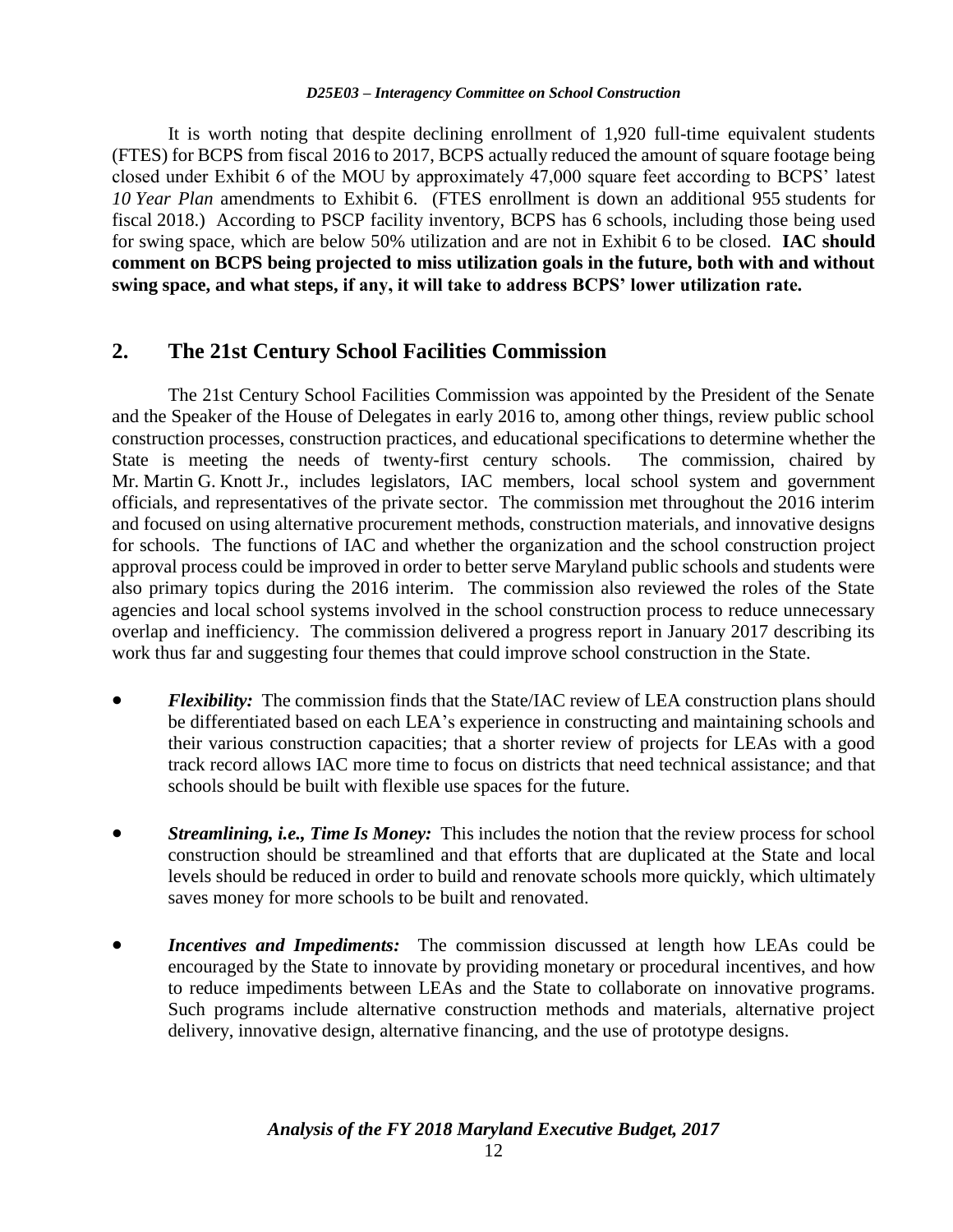*Clearinghouse and Technical Assistance:* This refers to the commission's belief that the State and IAC should serve as a clearinghouse for LEAs and others involved in school construction across the State to share best practices, and that the State and IAC should provide research and technical assistance to LEAs on these topics.

The commission will continue its work during the 2017 interim. It has announced that in addition to these four themes, among the themes it will be discussing are funding, procurement and construction, and the structure of the IAC's process and the roles it fulfills. **IAC should comment on how it has contributed to the work of the commission and on any recommendations or activities it will pursue in regard to the commission's 2016 themes.**

### **3. Executive Director Search**

The position of Executive Director of IAC has been vacant since August 2016, following the resignation of Dr. David G. Lever. Since the resignation, Ms. Joan T. Schaefer has been serving as the Acting Executive Director of IAC. Ms. Schaefer had previously been serving as IAC's deputy director under Dr. Lever. IAC's voting members have interviewed candidates and are in the process of selecting a new executive director, which is subject to BPW approval. During the selection process, there was some discussion among the members about whether the new executive director should be hired in an interim capacity until the work of the 21st Century School Facilities Commission is complete, recognizing that the commission may be making recommendations about the role of IAC in the State's school construction process. However, IAC decided to move forward in selecting a permanent executive director. At this time, a new executive director has not yet been named. **IAC should comment on the timetable for bringing a new executive director on board.**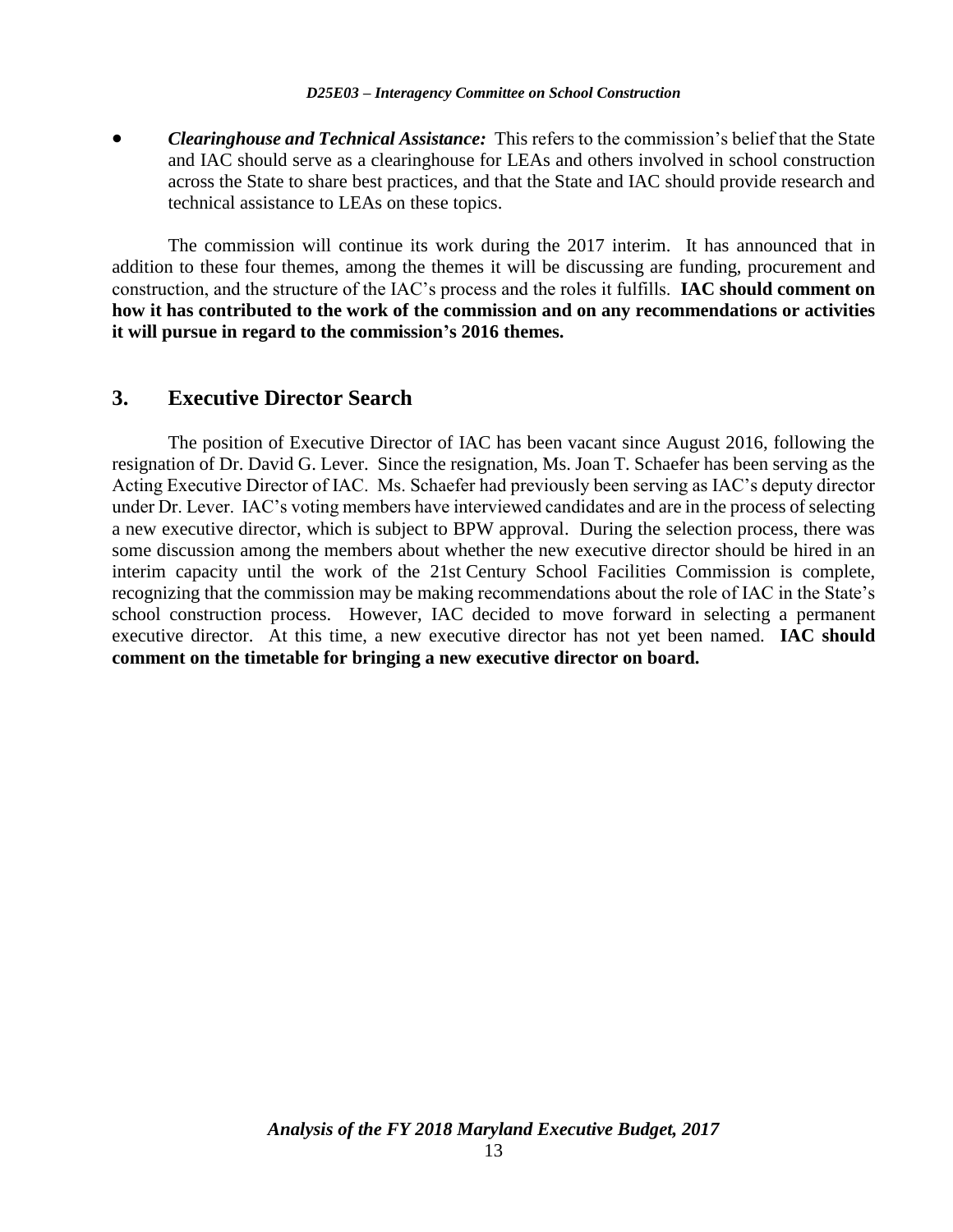# *Recommended Actions*

1. Concur with Governor's allowance.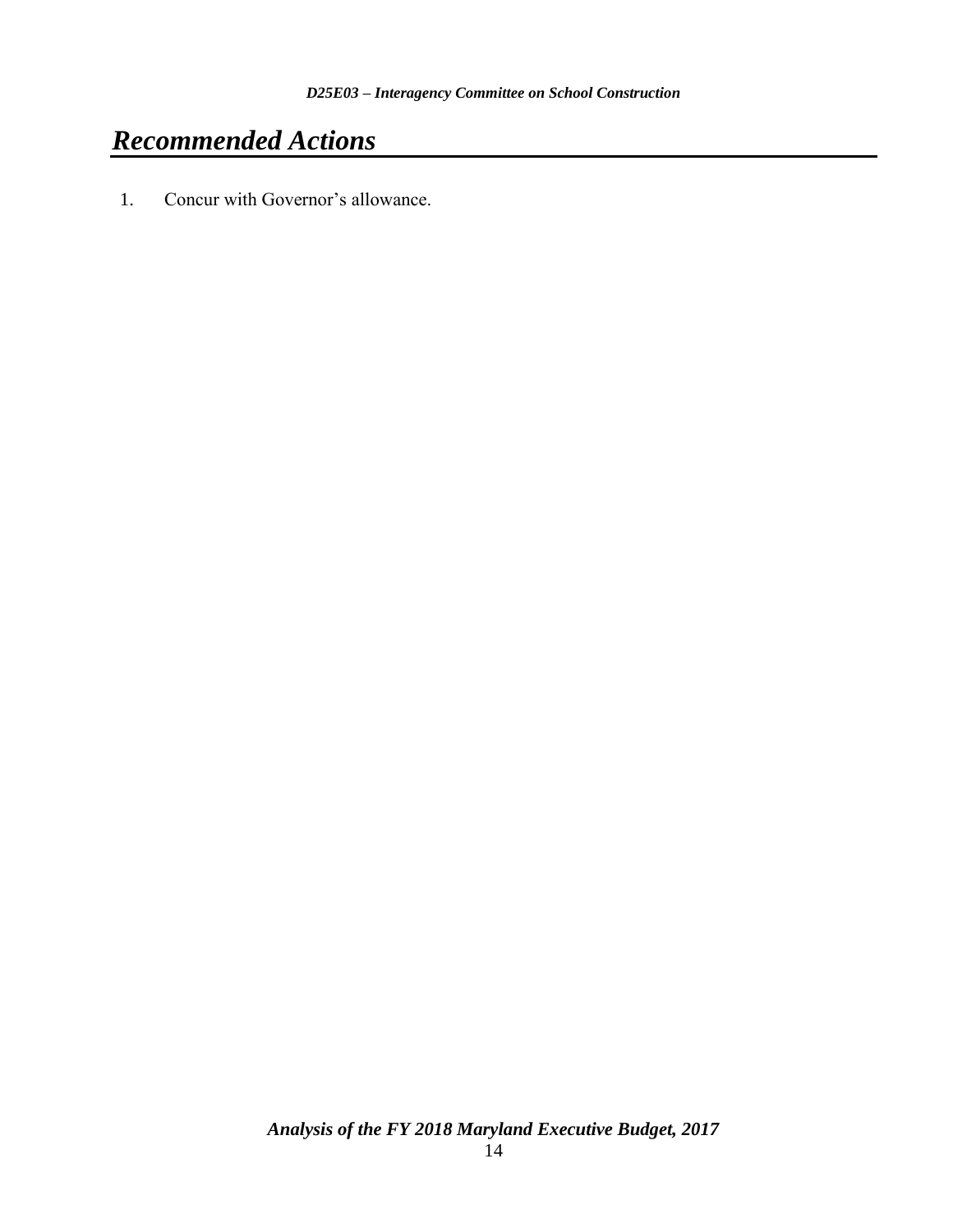## **Appendix 1 Current and Prior Year Budgets (\$ in Thousands) Interagency Committee on School Construction**

|                                      | General<br><b>Fund</b> | <b>Special</b><br><b>Fund</b> | <b>Federal</b><br><b>Fund</b> | Reimb.<br><b>Fund</b> | <b>Total</b>     |
|--------------------------------------|------------------------|-------------------------------|-------------------------------|-----------------------|------------------|
| <b>Fiscal 2016</b>                   |                        |                               |                               |                       |                  |
| Legislative<br>Appropriation         | \$1,958                | \$0                           | \$0                           | \$0                   | \$1,958          |
| Deficiency<br>Appropriation          | 68                     | $\boldsymbol{0}$              | $\boldsymbol{0}$              | $\boldsymbol{0}$      | 68               |
| <b>Budget</b><br>Amendments          | 28                     | $\boldsymbol{0}$              | $\boldsymbol{0}$              | $\boldsymbol{0}$      | 28               |
| Reversions and<br>Cancellations      | $-38$                  | $\boldsymbol{0}$              | $\boldsymbol{0}$              | $\boldsymbol{0}$      | $-38$            |
| <b>Actual</b><br><b>Expenditures</b> | \$2,015                | \$0                           | \$0                           | \$0                   | \$2,015          |
| <b>Fiscal 2017</b>                   |                        |                               |                               |                       |                  |
| Legislative<br>Appropriation         | \$1,927                | \$0                           | \$0                           | \$0                   | \$1,927          |
| Cost<br>Containment                  | $\boldsymbol{0}$       | $\boldsymbol{0}$              | $\boldsymbol{0}$              | $\boldsymbol{0}$      | $\boldsymbol{0}$ |
| <b>Budget</b><br>Amendments          | 29                     | $\overline{0}$                | $\boldsymbol{0}$              | $\overline{0}$        | 29               |
| <b>Working</b><br>Appropriation      | \$1,956                | \$0                           | \$0                           | \$0                   | \$1,956          |

Note: Does not include targeted reversions, deficiencies, and contingent reductions. Numbers may not sum to total due to rounding.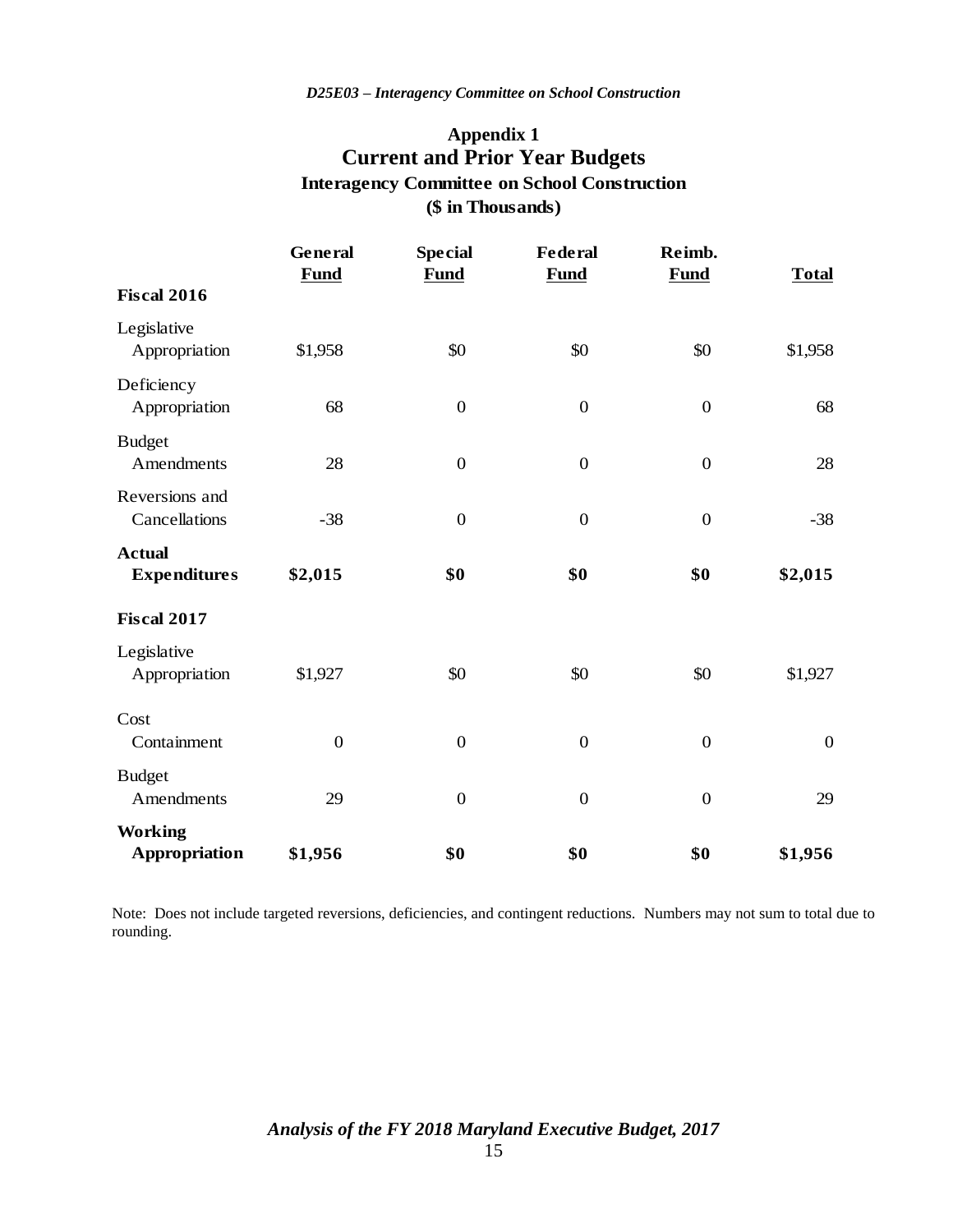## **Fiscal 2016**

General fund expenditures for the Interagency Committee on School Construction (IAC) totaled \$2 million in fiscal 2015, reflecting an increase of approximately \$58,000 compared to the legislative appropriation.

- A deficiency appropriation increased the legislative appropriation by \$67,999 to reduce turnover for IAC and support the reclassification of positions.
- A budget amendment increased the legislative appropriation by \$28,000, as part of the 2% State salary adjustment, which restored the funding reduced in Section 20 of the budget bill.
- General fund reversions at the close of fiscal 2016 totaled approximately \$38,000, which occurred due to surplus salary funding due to unexpected turnover.

### **Fiscal 2017**

The fiscal 2017 general fund working fund appropriation is nearly \$2 million, reflecting a \$29,000 increase over the legislative appropriation due to funding for salary increments.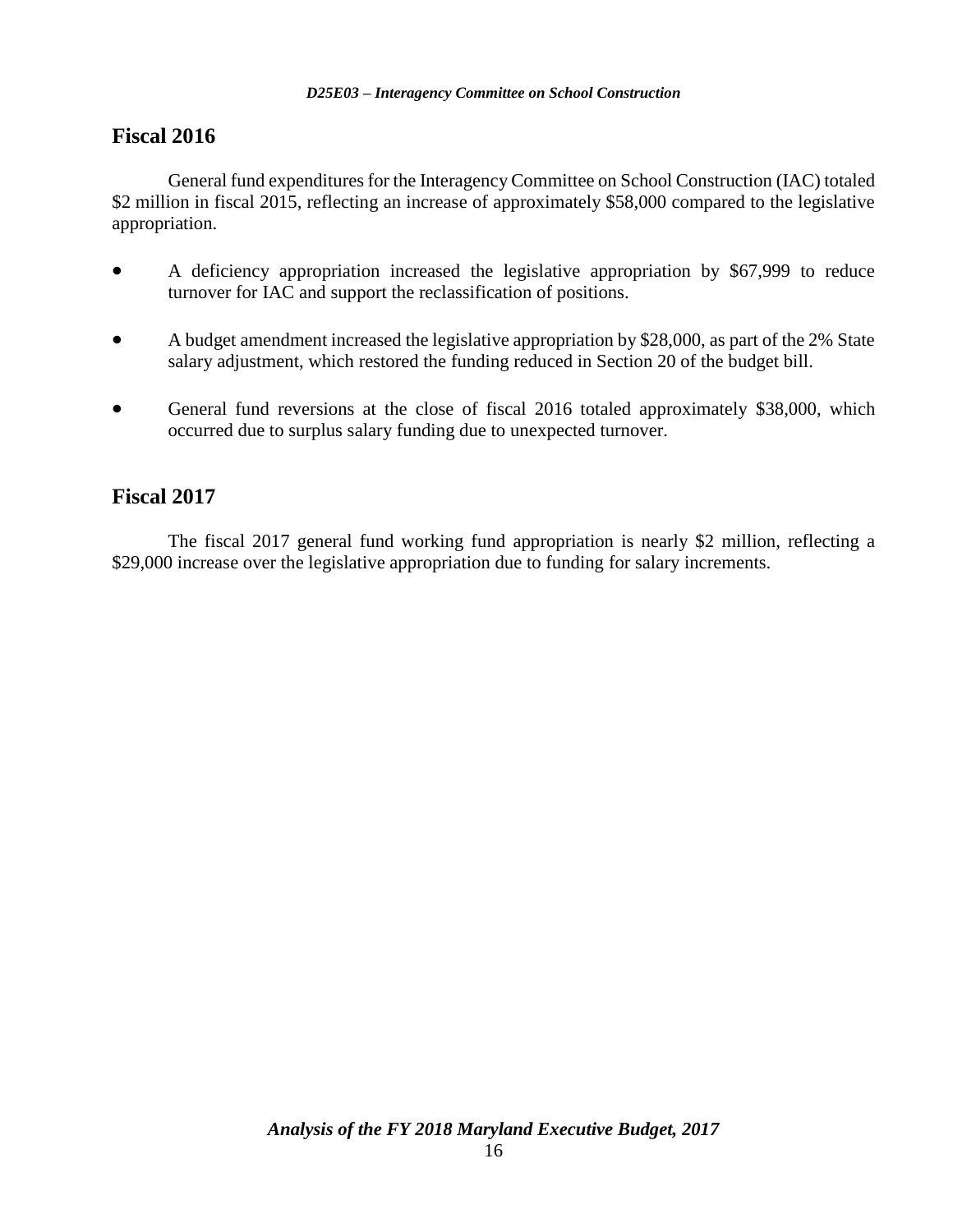#### **Appendix 2 Audit Findings**

| <b>Audit Period for Last Audit:</b> | February 6, 2012 – June 30, 2015 |
|-------------------------------------|----------------------------------|
| <b>Issue Date:</b>                  | June 15, 2016                    |
| Number of Findings:                 |                                  |
| Number of Repeat Findings:          |                                  |
| % of Repeat Findings:               |                                  |
| Rating: (if applicable)             |                                  |

- **Finding 1:** Proper controls were not established to ensure the validity and accuracy of financial data recorded in the accounting system for public school construction projects.
- *Finding 2:* **As of December 2015, the Interagency Committee on School Construction (IAC) had not finalized and formally issued inspection reports for approximately 72% of school maintenance inspections conducted during fiscal 2013 through 2015.**
- *Finding 3:* **IAC had not resolved a matter involving an \$890,277 debt that was to be assumed by a local jurisdiction in 2008 for a closed school.**

\*Bold denotes item repeated in full or part from preceding audit report.